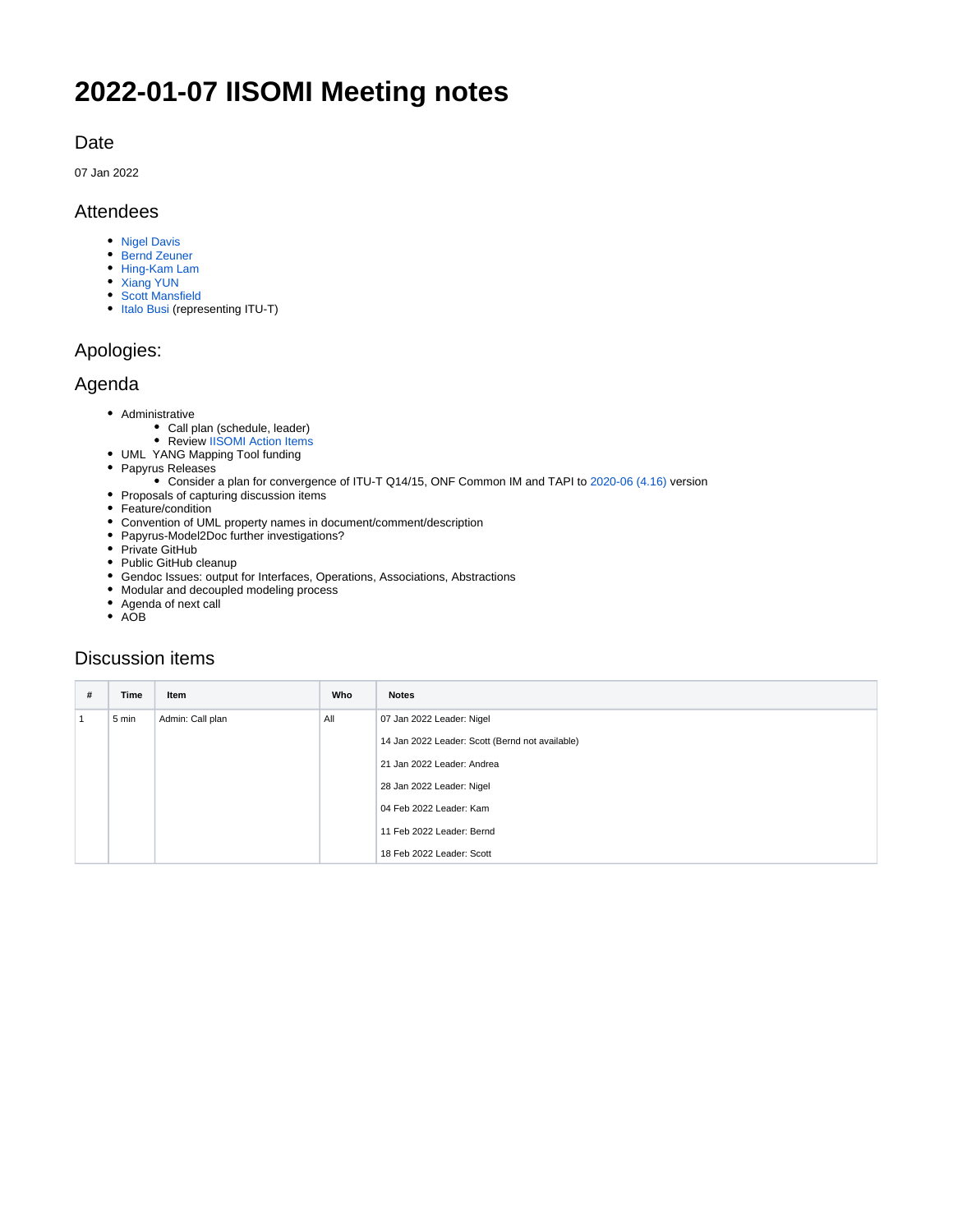| $\overline{2}$ | 10 min           | <b>Admin: IISOMI Action Items status</b>    | All                      | <b>IISOMI Action Items review (every meeting)</b><br>Action items done<br>. Nigel Davis 07 Jan 2022 determine whether ONF can create IISOMI Jira.<br><b>Refreshed Action Items</b><br>$\blacktriangledown$<br>Andrea Mazzini 14 Jan 2022 Create a Guideline/Tooling wiki page(s) for listing the tasks<br>Scott Mansfield 18 Feb 2022 To take the gendoc examples from the guidelines and perform regression test.<br>$\blacktriangledown$<br>• Also decide on version of gendoc and Papyrus<br>$\blacktriangledown$<br>Scott Mansfield 14 Jan 2022 To investigate why none of the < <cond>&gt; is retrieved from the model (confirm with</cond>                                                                                                                                                                                                                                                                                                 |
|----------------|------------------|---------------------------------------------|--------------------------|--------------------------------------------------------------------------------------------------------------------------------------------------------------------------------------------------------------------------------------------------------------------------------------------------------------------------------------------------------------------------------------------------------------------------------------------------------------------------------------------------------------------------------------------------------------------------------------------------------------------------------------------------------------------------------------------------------------------------------------------------------------------------------------------------------------------------------------------------------------------------------------------------------------------------------------------------|
|                |                  |                                             |                          | Andrea Mazzini<br>• Andrea indicated the had attempted to apply analogous rules to member-end to include other properties.<br>Andrea tried various techniques to get client and supplier but with no success<br>• Probably need to review the UML metadata<br>• Andrea was able to print the target string<br>Scott Mansfield 18 Feb 2022 To investigate how to get client and server values for an abstraction association for<br>$\blacktriangledown$<br>gendoc.<br>• From 2021-12-03 IISOMI Meeting Minutes<br>$\blacktriangledown$<br>Nigel Davis 14 Jan 2022 determine what Jira form structure etc. ONF can create IISOMI. Provide example/detail<br>etc. for discussion.                                                                                                                                                                                                                                                                  |
| 3              | 0 <sub>min</sub> | UML YANG Mapping Tool funding               | Martin                   | <b>O-RAN</b> cooperation<br>October 1: O-RAN policy has changed collaboration rules. (O-RAN Alliance is registered in Germany)<br>October 15: Martin Skorupski checked with O-RAN the tooling funding status. There is hope, not dead, but not moving<br>either.<br>Martin Skorupski 19 Nov 2021 Get a written statement from O-RAN leadership on state of tooling funding's<br>November 19 discussion: Martin reported on the progress of requesting funding from O-RAN for UML-YANG tooling.<br>The proposal will be up for voting in O-RAN.<br>• Martin Skorupski 21 Jan 2022 To update on the progress in O-RAN of getting approval of an O-RAN project on<br>UML-YANG tooling<br>INFO: Tracy van Brakle publish a document as proposal for O-RAN TSC<br>https://oranalliance.atlassian.net/wiki/download/attachments/2211414051/ATT.2021.11.30-WG10-IM-<br>DM_Tooling_Informational_Report-v00.02.docx?api=v2                               |
| 4              | 2 <sub>min</sub> | Papyrus Releases                            |                          | Papyrus Releases<br>• Consider a plan for convergence of ITU-T Q14/15, ONF Common IM and TAPI to 2020-06 (4.16) version<br>• Prior discussion: IISOMI 2021-09-24 Meeting Minutes<br>• Reaffirmed the need to explore 2020-06 (4.16) version<br>November 19 discussion: The TR-512 v1.5 Core model was developed using Eclipse 2019-09. It the model can<br>migrate to 2020-06 seamlessly, Q14/15 might move G.7711 v4.0 (12/2021 consent) also to Eclipse 2020-06. To verify<br>the seamless migration:<br>• Nigel Davis 14 Jan 2022 Try to move TR-512 v1.5 core model to 2020-06 (4.16) Eclipse<br>Hing-Kam Lam Try to move TR-512 v1.5 core model to 2020-06 (4.16) Eclipse<br>2021-12-03:<br>• from Kam - diagrams from TR-512 v1.5 core model on 2020-06 (4.16) Eclipse looks fine<br>proposal for next week ITU-T: IISOMI moves to 2020-06, because gen-doc works find<br>TAPI will follow after some tests will be done by Andrea Mazzini |
| 5              | 5 min            | Proposals for capturing discussion<br>items |                          | Prior discussion: 2021-10-29 IISOMI Meeting Minutes #2<br>Prior discussion pointed out that:<br>• a private repository is not the appropriate place for the items since not everyone has access to this<br>• the ONF GitHub is publicly available but not all participants are allowed to contribute to it<br>• there is no single ONF repository which could host such Issues; IISOMI is spread over many repositories<br>• it might be possible to cover the discussions in Wiki pages<br>new discussions should be captured in the Meeting Minutes and then copied to the Wiki pages<br>• Bernd Zeuner 08 Oct 2021 Draft an example Wiki page that capture an discussion item<br>Proposal wiki page from Bernd for capturing discussion items:<br>• IISOMI Discussions<br>2022-01-07:<br>• Follow-up after progress made with Jira (14 Jan 2022) as per action for Nigel Davis                                                                |
| 7              | <b>Omin</b>      | Feature/condition                           | Andrea<br><b>Mazzini</b> | Prior discussion: IISOMI 2021-09-03 Meeting Minutes, #3                                                                                                                                                                                                                                                                                                                                                                                                                                                                                                                                                                                                                                                                                                                                                                                                                                                                                          |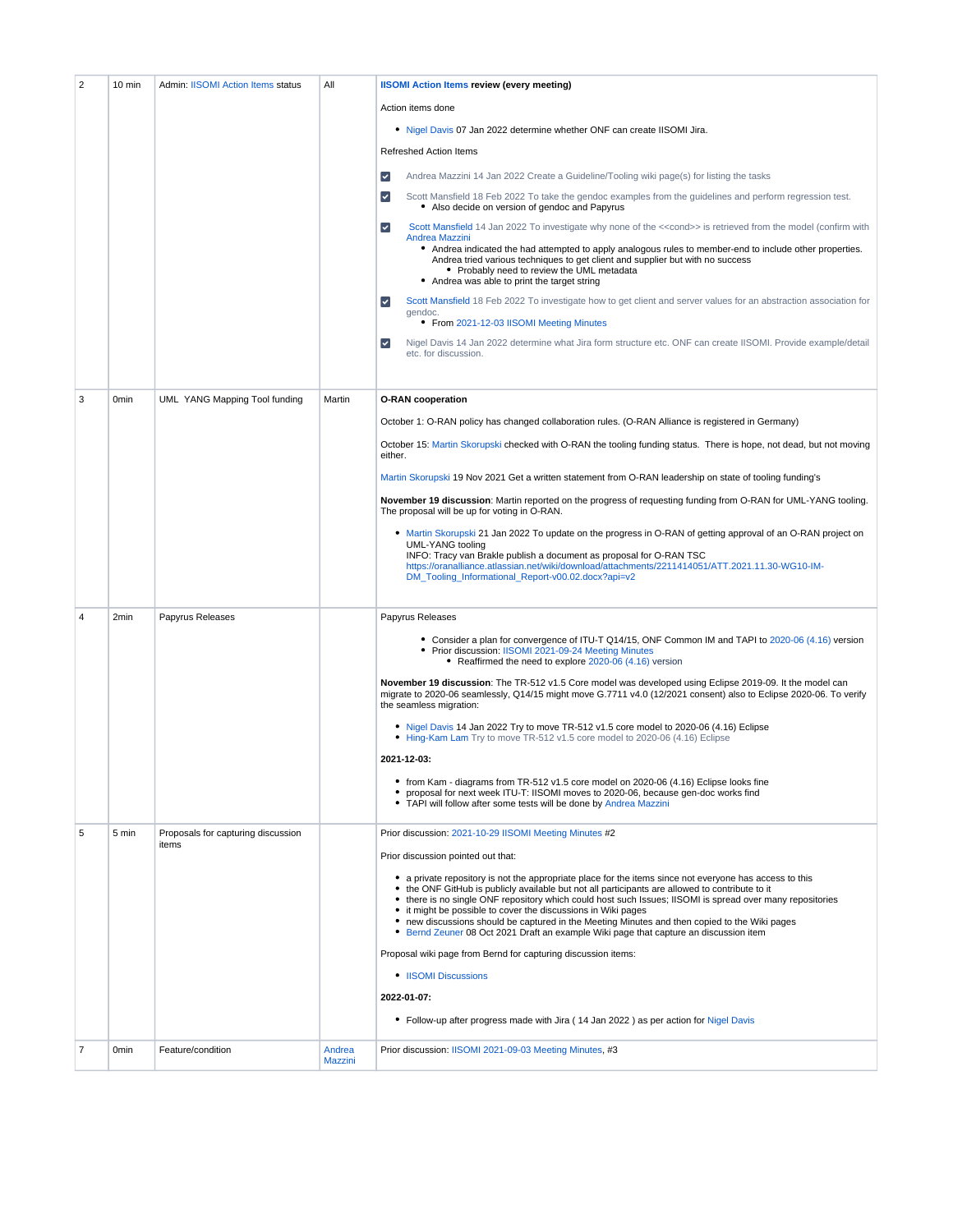| 8  | 1 min             | Convention of UML property names<br>in document/comment/description                     | Hing-Kam<br>Lam                      | Prior discussion: 2021-10-29 IISOMI Meeting Minutes #5<br>• Bernd Zeuner 15 Oct 2021 Update the Mapping Guidelines with a rule that artefact names within the<br>descriptions should be converted to YANG style.<br>2022-01-07:<br>• Bernd will upload the draft (IISOMI Deliverables)<br>Bernd Zeuner 14 Jan 2022 Upload latest mapping guidelines to IISOMI Deliverables<br>Done: IISOMI 531 UML to YANG Mapping Guidelines (new editor Karthik)                                                                                                                                                                                                                                                                                                                                                                                                                                                                                                     |
|----|-------------------|-----------------------------------------------------------------------------------------|--------------------------------------|--------------------------------------------------------------------------------------------------------------------------------------------------------------------------------------------------------------------------------------------------------------------------------------------------------------------------------------------------------------------------------------------------------------------------------------------------------------------------------------------------------------------------------------------------------------------------------------------------------------------------------------------------------------------------------------------------------------------------------------------------------------------------------------------------------------------------------------------------------------------------------------------------------------------------------------------------------|
| 9  |                   | Papyrus-Model2Doc feature                                                               | <b>Scott</b><br><b>Mansfield</b>     | Prior discussion: 2021-05-28 IISOMI Meeting notes #3                                                                                                                                                                                                                                                                                                                                                                                                                                                                                                                                                                                                                                                                                                                                                                                                                                                                                                   |
| 10 |                   | Private GitHub                                                                          | <b>Scott</b><br><b>Mansfield</b>     | Prior discussion: IISOMI 2021-09-24 Meeting Minutes #9 and 2021-10-01 IISOMI Meeting Minutes #8                                                                                                                                                                                                                                                                                                                                                                                                                                                                                                                                                                                                                                                                                                                                                                                                                                                        |
| 11 |                   | Cleanup of the existing public<br>GitHub (ONF EAGLE), rationalize<br>the forks/branches | <b>Scott</b><br><b>Mansfield</b>     | Prior discussion: IISOMI 2021-09-24 Meeting Minutes #10                                                                                                                                                                                                                                                                                                                                                                                                                                                                                                                                                                                                                                                                                                                                                                                                                                                                                                |
| 12 |                   | GenDoc Issues                                                                           | All<br>Hing-Kam<br>Lam               | Prior discussion: 2021-05-28 IISOMI Meeting notes #6<br>Hing-Kam Lam 14 Jan 2022 Determine whether further work is necessary<br>$\blacktriangledown$<br>• 2021-05-28 IISOMI Meeting notes #6                                                                                                                                                                                                                                                                                                                                                                                                                                                                                                                                                                                                                                                                                                                                                           |
| 13 | 10 <sub>min</sub> | Modular and decoupled modeling<br>process                                               | Hing-Kam<br>LamNigel<br><b>Davis</b> | 2021-12-03<br>from OIMT<br>CoreModel FD - to of the tree<br>Composed FC-Switch  with no sense if independent<br>Driver of Model structure (arrangement)<br>usage of stereo-types<br>• aggregate<br>٠<br>leaf<br>٠<br>admin relationships<br>• Chris has nice ideas - but needs to be further analyzed.<br>First try of "modelling profiles" on CoreModel<br>Target:<br>• Split CoreModel in "smaller" parts - decoupling<br>• Rules needs to be described/defined/documented.<br><b>Further details:</b><br>• https://wiki.opennetworking.org/download/attachments/266141701/ONF_T64_DddAggregates.pptx?api=v2<br>2022-01-07:<br>• Nigel Davis noted that OIMT have agreed to develop the profile and apply to a part of the core as an example.<br>This can be presented to IISOMI in February.<br>$\left\vert \mathbf{v}\right\vert$<br>Nigel Davis 18 Feb 2022 Provide an overview of the DDD trial profile and show application to the core model. |
| 14 |                   | Agenda of next call                                                                     | All                                  | • Administrative<br>• Call plan (schedule, leader)<br>• Review IISOMI Action Items<br>• UML YANG Mapping Tool funding<br>Papyrus Releases<br>٠<br>• Consider a plan for convergence of ITU-T Q14/15, ONF Common IM and TAPI to 2020-06 (4.16) version<br>• Proposals of capturing discussion items<br>Feature/condition<br>٠<br>Convention of UML property names in document/comment/description<br>٠<br>Papyrus-Model2Doc further investigations?<br>٠<br>• Private GitHub<br>• Public GitHub cleanup<br>• Gendoc Issues: output for Interfaces, Operations, Associations, Abstractions<br>• Modular and decoupled modeling process<br>Agenda of next call<br>٠<br>$\bullet$ AOB                                                                                                                                                                                                                                                                      |

# Action items

#### Date

07 Jan 2022

Attendees (to be updated during the meeting)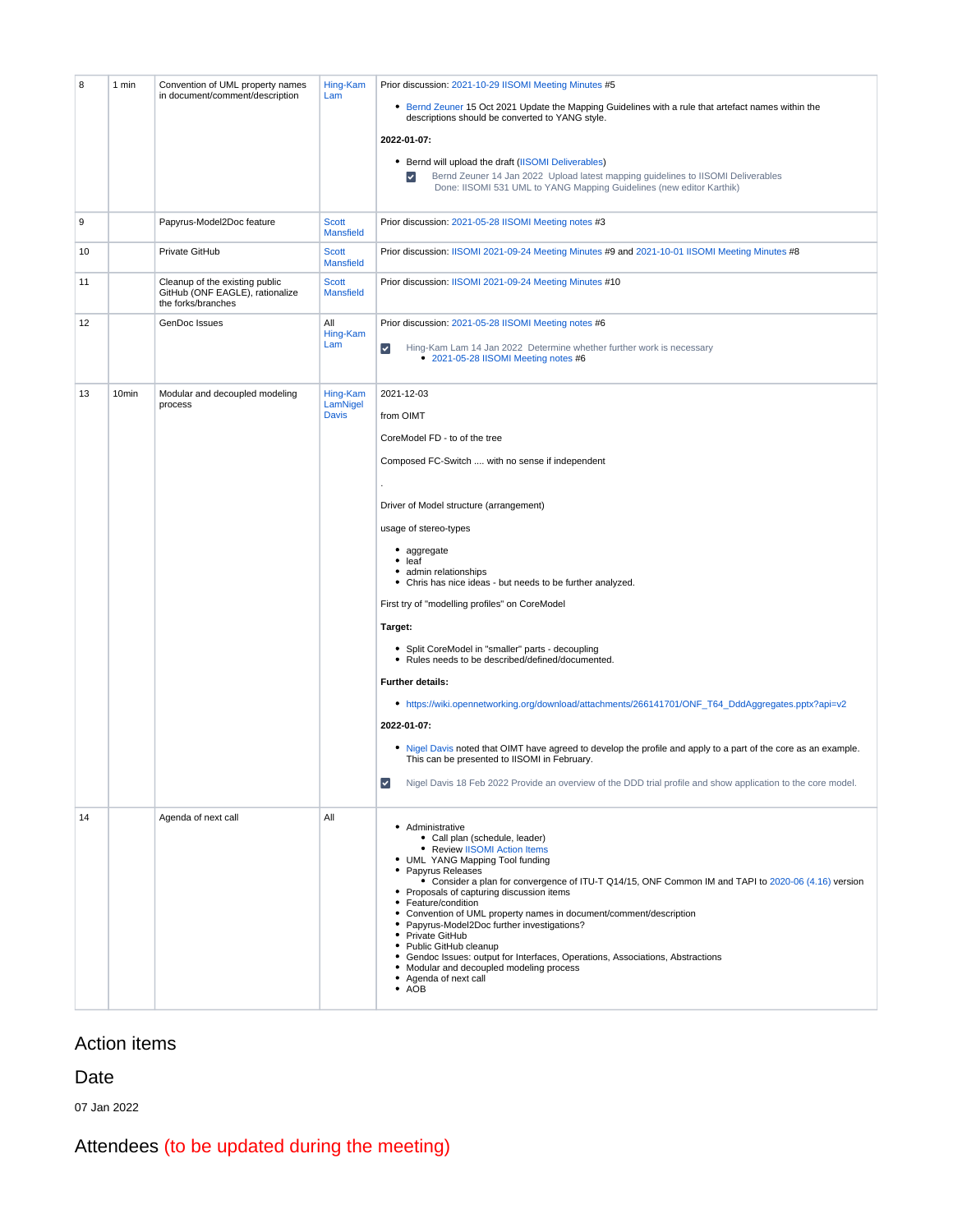- [Nigel Davis](https://wiki.opennetworking.org/display/~ndavis@ciena.com)
- [Bernd Zeuner](https://wiki.opennetworking.org/display/~b.zeuner@telekom.de)
- [Hing-Kam Lam](https://wiki.opennetworking.org/display/~hingkam.lam)
- [Xiang YUN](https://wiki.opennetworking.org/display/~Xiang+YUN)
- [Scott Mansfield](https://wiki.opennetworking.org/display/~scott.mansfield)
- [Italo Busi](https://wiki.opennetworking.org/display/~ibusi) (representing ITU-T)

### Apologies:

### Agenda

- Administrative
	- Call plan (schedule, leader)
	- Review [IISOMI Action Items](https://urldefense.com/v3/__https:/wiki.opennetworking.org/display/OIMT/IISOMI*Action*Items__;Kys!!OSsGDw!bPcuD8T61uZXjZHWBR2z2rReR13F5Gi30NncSztOJ1pvbP-FXpzy-7LbFNHN$)
- UML YANG Mapping Tool funding
- Papyrus Releases
	- Consider a plan for convergence of ITU-T Q14/15, ONF Common IM and TAPI to [2020-06 \(4.16\)](https://www.eclipse.org/downloads/packages/release/2020-06/r/eclipse-modeling-tools) version
- Proposals of capturing discussion items
- Feature/condition
- Convention of UML property names in document/comment/description
- Papyrus-Model2Doc further investigations?
- Private GitHub
- Public GitHub cleanup
- Gendoc Issues: output for Interfaces, Operations, Associations, Abstractions
- Modular and decoupled modeling process
- Agenda of next call
- $\bullet$  AOB

### Discussion items

| #              | Time             | ltem                                     | Who | <b>Notes</b>                                                                                                                                                                                                                                                                             |
|----------------|------------------|------------------------------------------|-----|------------------------------------------------------------------------------------------------------------------------------------------------------------------------------------------------------------------------------------------------------------------------------------------|
| 1              | 5 min            | Admin: Call plan                         | All | 07 Jan 2022 Leader: Nigel                                                                                                                                                                                                                                                                |
|                |                  |                                          |     | 14 Jan 2022 Leader: Scott (Bernd not available)                                                                                                                                                                                                                                          |
|                |                  |                                          |     | 21 Jan 2022 Leader: Andrea                                                                                                                                                                                                                                                               |
|                |                  |                                          |     | 28 Jan 2022 Leader: Nigel                                                                                                                                                                                                                                                                |
|                |                  |                                          |     | 04 Feb 2022 Leader: Kam                                                                                                                                                                                                                                                                  |
|                |                  |                                          |     | 11 Feb 2022 Leader: Bernd                                                                                                                                                                                                                                                                |
|                |                  |                                          |     | 18 Feb 2022 Leader: Scott                                                                                                                                                                                                                                                                |
| $\overline{2}$ | $10 \text{ min}$ | <b>Admin: IISOMI Action Items status</b> | All | <b>IISOMI Action Items review (every meeting)</b>                                                                                                                                                                                                                                        |
|                |                  |                                          |     | Action items done                                                                                                                                                                                                                                                                        |
|                |                  |                                          |     | . Nigel Davis 07 Jan 2022 determine whether ONF can create IISOMI Jira.                                                                                                                                                                                                                  |
|                |                  |                                          |     | <b>Refreshed Action Items</b>                                                                                                                                                                                                                                                            |
|                |                  |                                          |     | Andrea Mazzini 14 Jan 2022 Create a Guideline/Tooling wiki page(s) for listing the tasks<br>$\overline{\mathcal{L}}$                                                                                                                                                                     |
|                |                  |                                          |     | $\vert\downarrow\vert$<br>Scott Mansfield 18 Feb 2022 To take the gendoc examples from the guidelines and perform regression test.<br>• Also decide on version of gendoc and Papyrus                                                                                                     |
|                |                  |                                          |     | Scott Mansfield 14 Jan 2022 To investigate why none of the < <cond>&gt; is retrieved from the model (confirm with<br/><math>\vert\downarrow\vert</math><br/>Andrea Mazzini</cond>                                                                                                        |
|                |                  |                                          |     | • Andrea indicated the had attempted to apply analogous rules to member-end to include other properties.<br>Andrea tried various techniques to get client and supplier but with no success<br>• Probably need to review the UML metadata<br>• Andrea was able to print the target string |
|                |                  |                                          |     | Scott Mansfield 18 Feb 2022 To investigate how to get client and server values for an abstraction association for<br>$\checkmark$<br>gendoc.<br>• From 2021-12-03 IISOMI Meeting Minutes                                                                                                 |
|                |                  |                                          |     | Nigel Davis 14 Jan 2022 determine what Jira form structure etc. ONF can create IISOMI. Provide example/detail<br>$\blacktriangledown$<br>etc. for discussion.                                                                                                                            |
|                |                  |                                          |     |                                                                                                                                                                                                                                                                                          |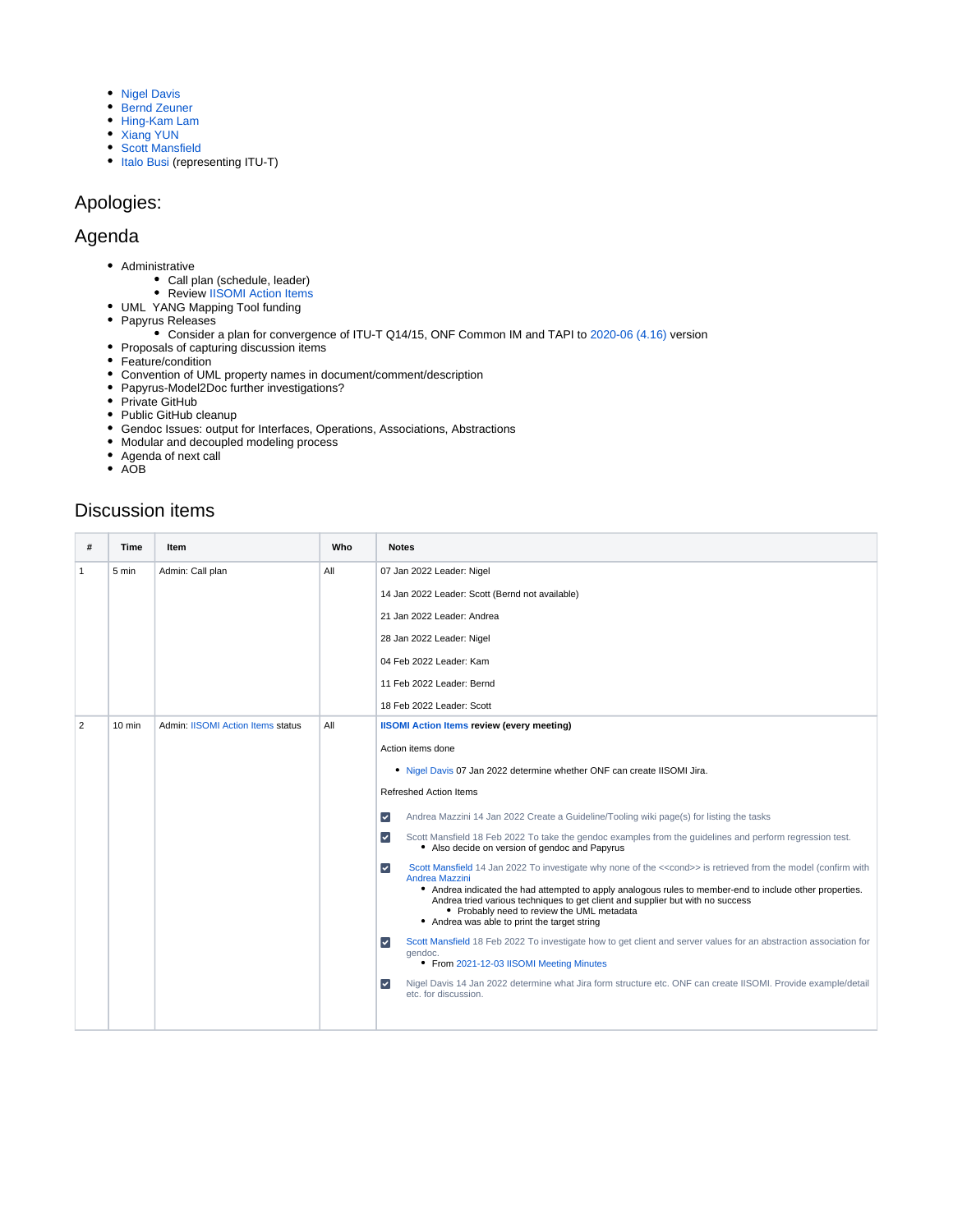| 3  | 0 <sub>min</sub> | UML YANG Mapping Tool funding                                                           | Martin                           | <b>O-RAN cooperation</b>                                                                                                                                                                                                                                                                                                                                                                                                                                          |
|----|------------------|-----------------------------------------------------------------------------------------|----------------------------------|-------------------------------------------------------------------------------------------------------------------------------------------------------------------------------------------------------------------------------------------------------------------------------------------------------------------------------------------------------------------------------------------------------------------------------------------------------------------|
|    |                  |                                                                                         |                                  | October 1: O-RAN policy has changed collaboration rules. (O-RAN Alliance is registered in Germany)                                                                                                                                                                                                                                                                                                                                                                |
|    |                  |                                                                                         |                                  | October 15: Martin Skorupski checked with O-RAN the tooling funding status. There is hope, not dead, but not moving<br>either.                                                                                                                                                                                                                                                                                                                                    |
|    |                  |                                                                                         |                                  | Martin Skorupski 19 Nov 2021 Get a written statement from O-RAN leadership on state of tooling funding's                                                                                                                                                                                                                                                                                                                                                          |
|    |                  |                                                                                         |                                  | November 19 discussion: Martin reported on the progress of requesting funding from O-RAN for UML-YANG tooling.<br>The proposal will be up for voting in O-RAN.                                                                                                                                                                                                                                                                                                    |
|    |                  |                                                                                         |                                  | • Martin Skorupski 21 Jan 2022 To update on the progress in O-RAN of getting approval of an O-RAN project on<br><b>UML-YANG tooling</b><br>INFO: Tracy van Brakle publish a document as proposal for O-RAN TSC<br>https://oranalliance.atlassian.net/wiki/download/attachments/2211414051/ATT.2021.11.30-WG10-IM-<br>DM_Tooling_Informational_Report-v00.02.docx?api=v2                                                                                           |
| 4  | 2min             | Papyrus Releases                                                                        |                                  | Papyrus Releases                                                                                                                                                                                                                                                                                                                                                                                                                                                  |
|    |                  |                                                                                         |                                  | • Consider a plan for convergence of ITU-T Q14/15, ONF Common IM and TAPI to 2020-06 (4.16) version<br>• Prior discussion: IISOMI 2021-09-24 Meeting Minutes<br>• Reaffirmed the need to explore 2020-06 (4.16) version                                                                                                                                                                                                                                           |
|    |                  |                                                                                         |                                  | November 19 discussion: The TR-512 v1.5 Core model was developed using Eclipse 2019-09. It the model can<br>migrate to 2020-06 seamlessly, Q14/15 might move G.7711 v4.0 (12/2021 consent) also to Eclipse 2020-06. To verify<br>the seamless migration:                                                                                                                                                                                                          |
|    |                  |                                                                                         |                                  | • Nigel Davis 14 Jan 2022 Try to move TR-512 v1.5 core model to 2020-06 (4.16) Eclipse<br>• Hing-Kam Lam Try to move TR-512 v1.5 core model to 2020-06 (4.16) Eclipse                                                                                                                                                                                                                                                                                             |
|    |                  |                                                                                         |                                  | 2021-12-03:                                                                                                                                                                                                                                                                                                                                                                                                                                                       |
|    |                  |                                                                                         |                                  | • from Kam - diagrams from TR-512 v1.5 core model on 2020-06 (4.16) Eclipse looks fine<br>٠<br>proposal for next week ITU-T: IISOMI moves to 2020-06, because gen-doc works find<br>• TAPI will follow after some tests will be done by Andrea Mazzini                                                                                                                                                                                                            |
| 5  | 5 min            | Proposals for capturing discussion<br>items                                             |                                  | Prior discussion: 2021-10-29 IISOMI Meeting Minutes #2                                                                                                                                                                                                                                                                                                                                                                                                            |
|    |                  |                                                                                         |                                  | Prior discussion pointed out that:<br>• a private repository is not the appropriate place for the items since not everyone has access to this                                                                                                                                                                                                                                                                                                                     |
|    |                  |                                                                                         |                                  | • the ONF GitHub is publicly available but not all participants are allowed to contribute to it<br>• there is no single ONF repository which could host such Issues; IISOMI is spread over many repositories<br>it might be possible to cover the discussions in Wiki pages<br>new discussions should be captured in the Meeting Minutes and then copied to the Wiki pages<br>Bernd Zeuner 08 Oct 2021 Draft an example Wiki page that capture an discussion item |
|    |                  |                                                                                         |                                  | Proposal wiki page from Bernd for capturing discussion items:                                                                                                                                                                                                                                                                                                                                                                                                     |
|    |                  |                                                                                         |                                  | • IISOMI Discussions<br>2022-01-07:                                                                                                                                                                                                                                                                                                                                                                                                                               |
|    |                  |                                                                                         |                                  | • Follow-up after progress made with Jira (14 Jan 2022) as per action for Nigel Davis                                                                                                                                                                                                                                                                                                                                                                             |
| 7  | 0 <sub>min</sub> | Feature/condition                                                                       | Andrea<br><b>Mazzini</b>         | Prior discussion: IISOMI 2021-09-03 Meeting Minutes, #3                                                                                                                                                                                                                                                                                                                                                                                                           |
| 8  | 1 min            | Convention of UML property names<br>in document/comment/description                     | Hing-Kam<br>Lam                  | Prior discussion: 2021-10-29 IISOMI Meeting Minutes #5                                                                                                                                                                                                                                                                                                                                                                                                            |
|    |                  |                                                                                         |                                  | • Bernd Zeuner 15 Oct 2021 Update the Mapping Guidelines with a rule that artefact names within the<br>descriptions should be converted to YANG style.                                                                                                                                                                                                                                                                                                            |
|    |                  |                                                                                         |                                  | 2022-01-07:                                                                                                                                                                                                                                                                                                                                                                                                                                                       |
|    |                  |                                                                                         |                                  | • Bernd will upload the draft (IISOMI Deliverables)<br>Bernd Zeuner 14 Jan 2022 Upload latest mapping guidelines to IISOMI Deliverables                                                                                                                                                                                                                                                                                                                           |
| 9  |                  | Papyrus-Model2Doc feature                                                               | <b>Scott</b><br><b>Mansfield</b> | Prior discussion: 2021-05-28 IISOMI Meeting notes #3                                                                                                                                                                                                                                                                                                                                                                                                              |
| 10 |                  | Private GitHub                                                                          | <b>Scott</b><br><b>Mansfield</b> | Prior discussion: IISOMI 2021-09-24 Meeting Minutes #9 and 2021-10-01 IISOMI Meeting Minutes #8                                                                                                                                                                                                                                                                                                                                                                   |
| 11 |                  | Cleanup of the existing public<br>GitHub (ONF EAGLE), rationalize<br>the forks/branches | <b>Scott</b><br><b>Mansfield</b> | Prior discussion: IISOMI 2021-09-24 Meeting Minutes #10                                                                                                                                                                                                                                                                                                                                                                                                           |
| 12 |                  | GenDoc Issues                                                                           | Αll<br>Hing-Kam<br>Lam           | Prior discussion: 2021-05-28 IISOMI Meeting notes #6                                                                                                                                                                                                                                                                                                                                                                                                              |
|    |                  |                                                                                         |                                  | $\left\vert \mathbf{v}\right\vert$<br>Hing-Kam Lam 14 Jan 2022 Determine whether further work is necessary<br>• 2021-05-28 IISOMI Meeting notes #6                                                                                                                                                                                                                                                                                                                |